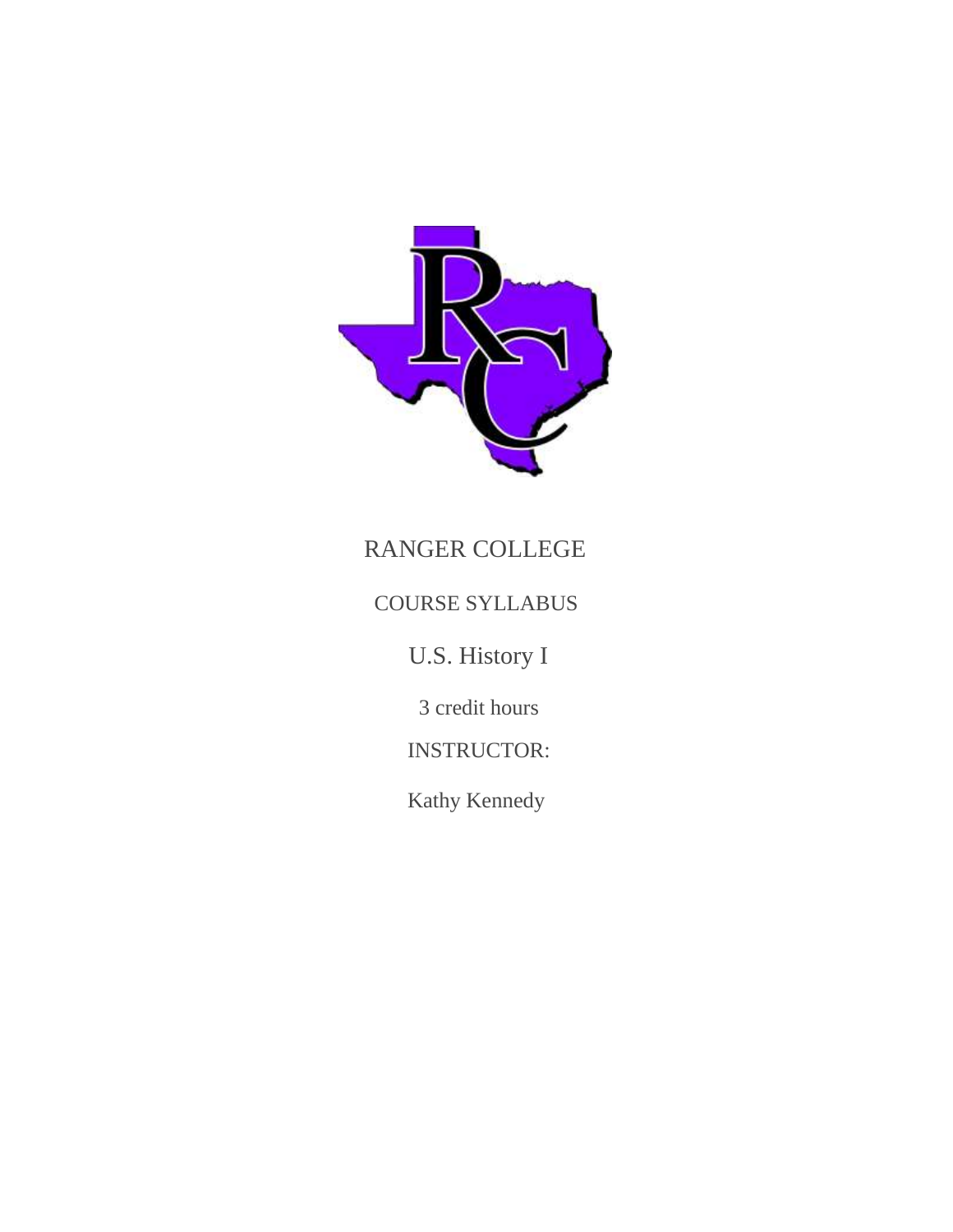INSTRUCTOR: Kathy Kennedy EMAIL: kkennedy@rangercollege.edu (no Blackboard email)

**COURSE STRUCTURE AND CREDITS**

Credit: 3 semester hours Days/Time: Online Online Office Hours: M-F (noon)

#### I. Texas Core Curriculum Statement of Purpose

Through the Texas Core Curriculum, students will gain a foundation of knowledge of human cultures and the physical and natural world, develop principles of personal and social responsibility for living in a diverse world, and advance intellectual and practical skills that are essential for all learning.

#### II. Course Description

#### **Instructional Goals and Purposes:**

The purpose of this course is to...teach students how to use primary and secondary sources to analyze historical evidence. In this course, students will also analyze the historical, social, political, economic, cultural, and global forces on the United States from the pre-Columbian era to the Civil War/Reconstruction period.

#### **Learning Outcomes: [from the ACGM catalog]**

After studying all materials and resources presented in the course, the student will be able to:

- 1. Create an argument through the use of historical evidence.
- 2. Analyze and interpret primary and secondary sources.
- 3. Analyze the effects of historical, social, political, economic, cultural, and global forces on this period of United States history.

#### **Course Content:**

General descriptions of lecture/discussion topics included in this course are listed in the Learning Objectives section of this syllabus.

Students in all sections of this course will learn the following content:

- 1. Pre-Columbian America
- 2. European Exploration
- 3. European Contact with the Americas
- 4. European Explorers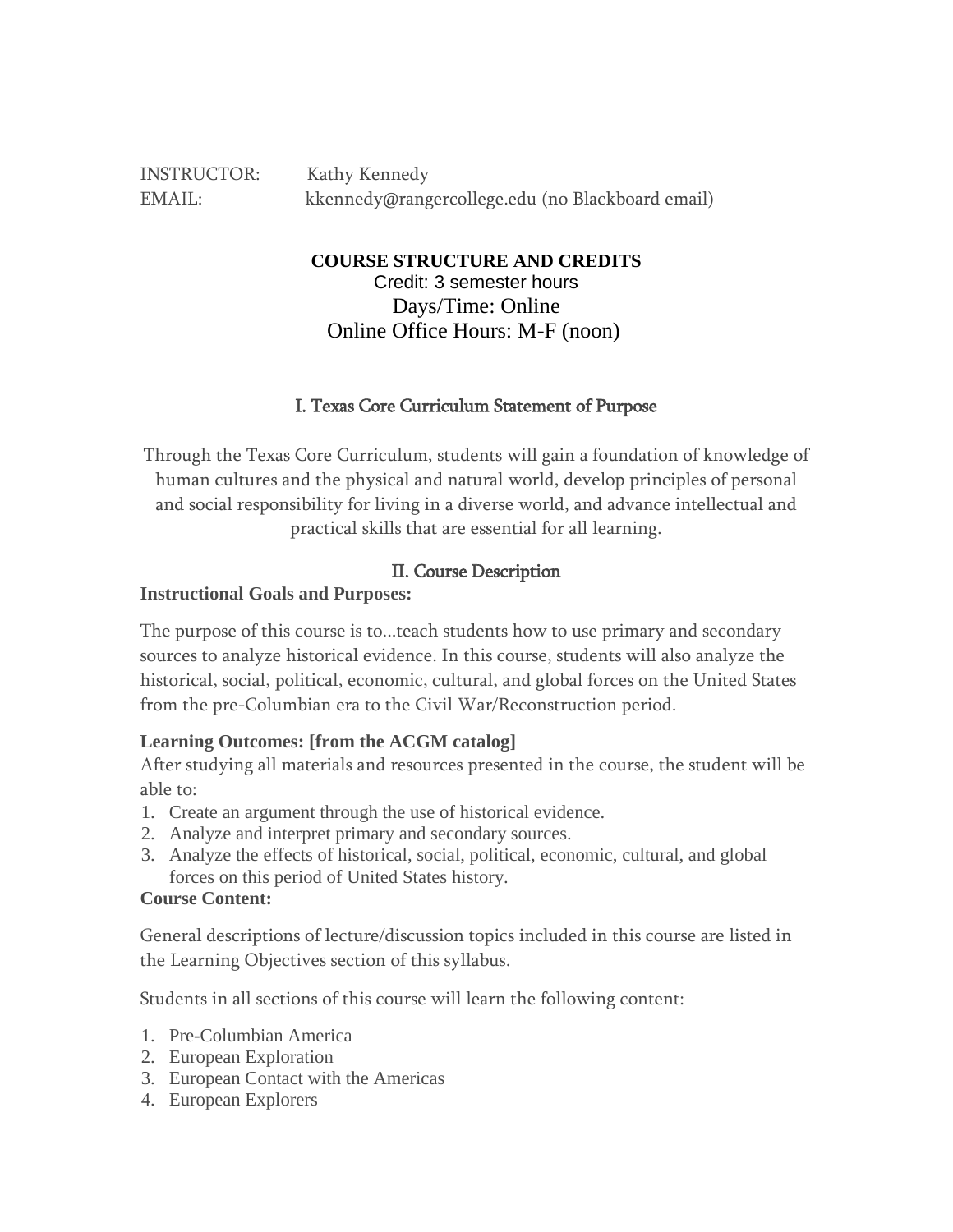- 5. The Protestant Reformation
- 6. The Spanish Empire and European Challenges to the Spanish Empire
- 7. England movement into the Americas and the development of the British colonies in North America
- 8. Ways of Life in the British Colonies
- 9. British Governance of the Colonies
- 10. Events Leading to the American Revolution
- 11. The American Revolution and its Impact on the World
- 12. The Articles of Confederation
- 13. The Constitution
- 14. Developing the United States
- 15. The First Industrial Revolution
- 16. The War of 1812
- 17. Nationalism and Sectionalism
- 18. The Jacksonian Era
- 19. Growing America in terms of Agriculture, Politics, Economics and Culture

#### III. Required Background or Prerequisite

Successful completion of required placement testing.

#### IV. Required Textbook and Course Materials

Brands, Breen, Williams, and Gross. American Stories: <sup>A</sup> History of the United States. Pearson Publishing, 4th Edition, 2019. ISBN: 13-462576-5

#### V. Course Purpose

Courses in this category focus on the consideration of past events and ideas relative to the United States, with the option of including Texas History for a portion of this component area.

Courses involve the interaction among individuals, communities, states, the nation, and the world, considering how these interactions have contributed to the development of the United States and its global role.

#### VI. Learning Outcomes

Create an argument through the use of historical evidence. Analyze and interpret primary and secondary sources. Analyze the effects of historical, social, political, economic, cultural, and global forces on this period of United States history

## VII. Core Objectives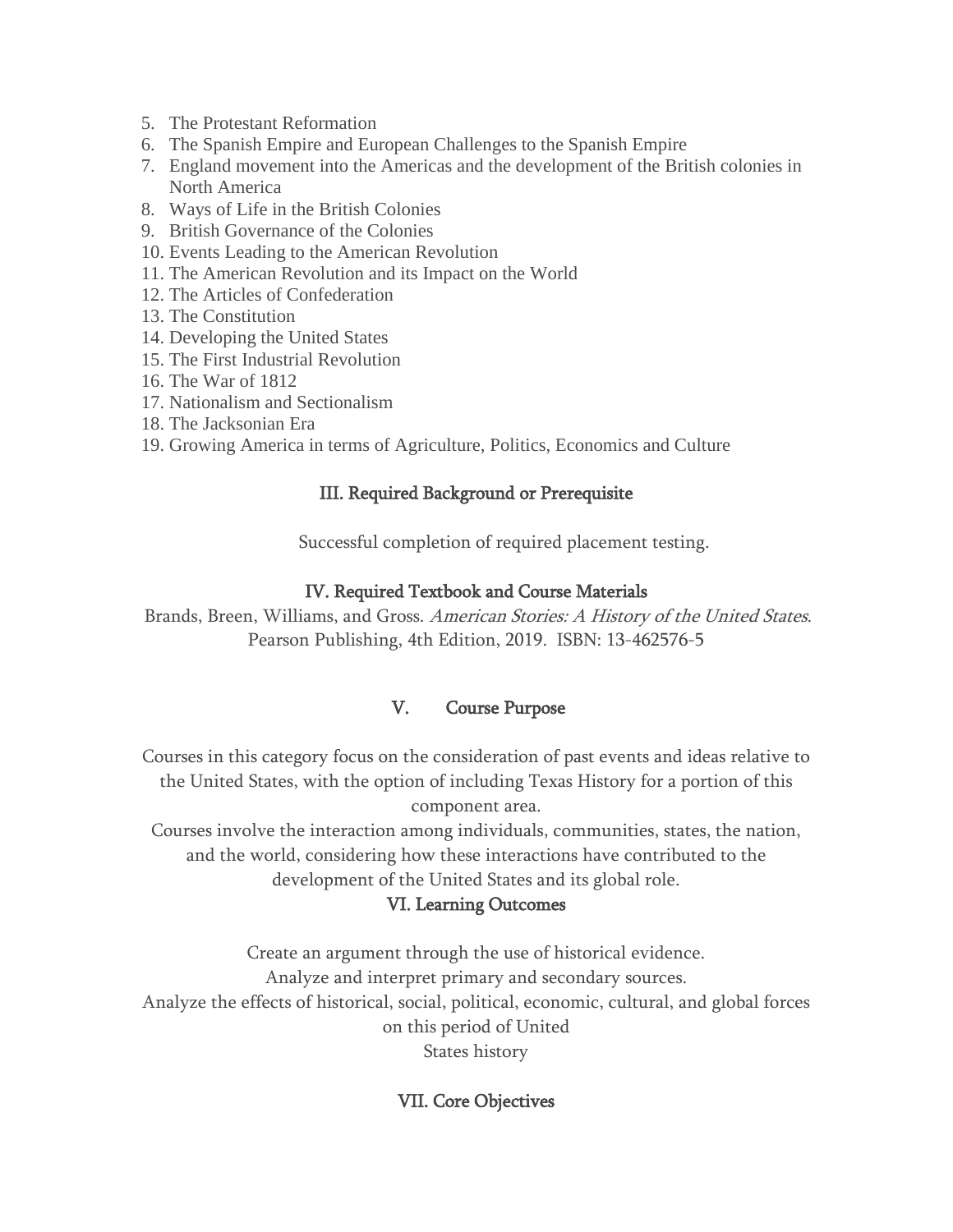This course meets the following of the six Core Objectives established by Texas:

- $\boxtimes$  Critical Thinking Skills (CT) Creative thinking, innovation, inquiry, and analysis; evaluation and synthesis of information
- $\boxtimes$  Communication Skills (COM) effective development, interpretation and expression of ideas through written, oral, and visual communication
- $\Box$  **Empirical and Quantitative Skills (EQS)** The manipulation and analysis of numerical data or observable facts resulting in informed conclusions
- $\Box$  **Teamwork (TW)** The ability to consider different points of view and to work effectively with others to support a shared purpose or goal
- $\boxtimes$  Social Responsibility (SR) Intercultural competence, knowledge of civic responsibility, and the ability to engage effectively in regional, national, and global communities
- $\boxtimes$  Personal Responsibility (PR) The ability to connect choices, actions, and consequences to ethical decision-making

## **METHODS OF INSTRUCTION**

This course includes Mini-Essays, Quizzes, a Research Project, and a Proctored Final Exam.

## **METHODS OF ASSESSMENT**

**Unit Quizzes:** there will be a total of 15 quizzes. Each of the quizzes is worth 20 points. You will have two attempts to take each unit exam (the additional comprehensive final exam only has one attempt). The time allotment is 60 minutes for unit exams. You may use the Study Guide for the quizzes; however, it may not be used for the proctored Final Exam.

**Discussions:** discussions are worth 50 points each. There is one for each of the three units. The instructions are in the column on the left on Blackboard.

**Mini-Essays:** each essay is worth 75 points each. There are three mini-essays (one for each unit). The minimum word count is 500. Each mini-essay requires research and documentation for that research. You must have at least 2 credible academic sources. The instructions/topics for the essays are in the pages on Blackboard.

**Project:** the project is worth 200 points. The instructions are in the column on the left on Blackboard.

**Final Exam:** the final exam is worth 200 points. It is comprehensive. Students must take the final exam to pass the course. You must make arrangements to take the final because it is proctored.

GRADING SCALE 900 or above  $= A$